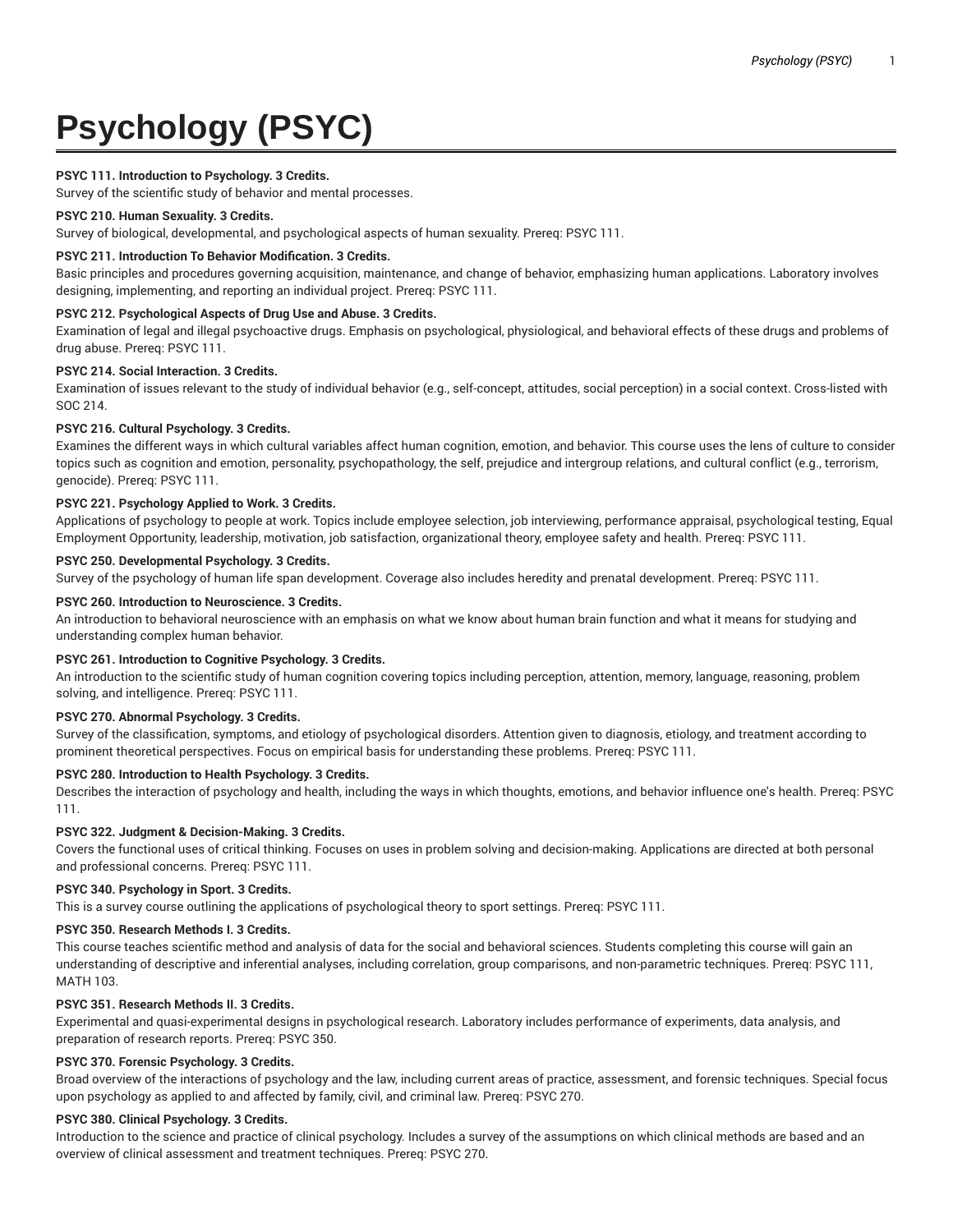## **PSYC 381. Understanding Suicideand its Impact. 3 Credits.**

Overview of current understanding of the dynamics of suicide and its impact upon people left behind following the death.

## **PSYC 382. Self-Injury:Recognition & Treatment. 3 Credits.**

Overview of the current understanding of the dynamics of self injurious behavior, of the prevalence of various types of harmful behavior, and of the populations most at risk.

## **PSYC 385. Psychology on Film. 3 Credits.**

Many important issues and topics in psychology have been portrayed in feature films and documentaries. Movies and associated readings present significant concepts, persons, and historical events in psychology. Primary focus is on clinical psychology. Prereq: PSYC 111.

# **PSYC 440. Experimental Methods. 3 Credits.**

Intermediate experimental design and data analysis with emphasis on the analysis of variance. Laboratory includes data analysis on the computer. Prereq: PSYC 351. {Also offered for graduate credit - see PSYC 640.}.

# **PSYC 450. Computational Methods in Experimental Psychology. 3 Credits.**

An introduction to fundamental research methods in visual and cognitive neuroscience. This is a computer-based course using MatLab and Psychtoolbox to prepare students for modern psychology laboratory research. Prereq: PSYC 260 or PSYC 351. {Also offered for graduate credit - see PSYC 650.}.

## **PSYC 453. Organizational Psychology. 3 Credits.**

Survey of topics related to application of psychology to organizational settings. Emphasis on theoretical bases of the individual (motivation, satisfaction) and social (leadership, work group) factors involved in work behavior. Coreq: PSYC 351. {Also offered for graduate credit - see PSYC 653.}.

## **PSYC 457. Managing Work Motivation and Morale. 3 Credits.**

An exploration of how the theories of work motivation and morale can be applied to manage the behavior and performance of people at work. Cognitive, behavioral, attitudinal, organizational and individual psychological approaches are considered. Prereq: PSYC 111. {Also offered for graduate credit - see PSYC 657.}.

# **PSYC 460. Sensation & Perception. 3 Credits.**

Explores physical, anatomical, and physiological bases of sensation and perception and their psychophysical measurement. Laboratory experiments complement lectures and demonstrate various experimental techniques and sensory phenomena. 2 lectures, equivalent of 2-hour laboratory. Prereq: PSYC 351 or PSYC 260. {Also offered for graduate credit - see PSYC 660.}.

#### **PSYC 461. Memory And Knowledge. 3 Credits.**

Examination of current behavioral and neuropsychological research and theory in the area of memory and knowledge representation. Various cognitive phenomena are demonstrated and relevant design issues are highlighted via laboratory experiments. Prereq: PSYC 260 or PSYC 351. {Also offered for graduate credit - see PSYC 661.}.

## **PSYC 463. Experimental Developmental Psychology. 3 Credits.**

Examination of historical and contemporary theory and research in social and cognitive development. Topics include attachment, adolescent risktaking, theories of intelligence, and meta-cognition. Laboratory experiences illustrate methods of investigating psychological development. Prereq: PSYC 351. {Also offered for graduate credit - see PSYC 663.}.

#### **PSYC 464. Attention & Thinking. 3 Credits.**

Examines current behavioral and neuropsychological research and theory in the area of attention and thought processes. Laboratory experiments will demonstrate various attentional phenomena and highlight relevant design issues. Prereq: PSYC 351.{Also offered for graduate credit - see PSYC 664.}.

#### **PSYC 465. Psychobiology. 3 Credits.**

Fundamental anatomy (structure) and physiology (function) of the nervous system. Physiological bases of behavior. 2 lectures, equivalent of 2-hour laboratory. Prereq: PSYC 351 or PSYC 260. {Also offered for graduate credit - see PSYC 665.}.

#### **PSYC 468. Personality. 3 Credits.**

Study of complex human behavior with attention to historically significant theories and current empirical issues. Laboratory experiences illustrate methods of investigating individual differences. Prereq: PSYC 351. {Also offered for graduate credit - see PSYC 668.}.

## **PSYC 470. Experimental Social Psychology. 3 Credits.**

Examination of historical and contemporary theory and research in social psychology. Study of the relationship between the individual and social context. 2 lectures, equivalent of 2-hour laboratory. Prereq: PSYC 351. {Also offered for graduate credit - see PSYC 670.}.

#### **PSYC 471. The Psychology Of Aging. 3 Credits.**

Survey of cognitive and psychosocial development in adulthood and old age, including psychopathologies of old age. Contemporary research findings are emphasized. Prereq: PSYC 111, Junior standing. {Also offered for graduate credit - see PSYC 671.}.

# **PSYC 472. Advanced Psychopathology. 3 Credits.**

In-depth coverage of recent research on diagnosis, etiology, and maintenance of behavior disorders emphasizing the interaction of biological, behavioral, and social factors. Prereq: PSYC 270, Junior standing. {Also offered for graduate credit - see PSYC 672.}.

## **PSYC 473. Child Psychopathology and Therapy. 3 Credits.**

Overview of the etiology and treatment of behavior disorders in children and adolescents. Emphasis on recent research findings and behavioral intervention strategies. Prereq: PSYC 270 or PSYC 351. {Also offered for graduate credit - see PSYC 673.}.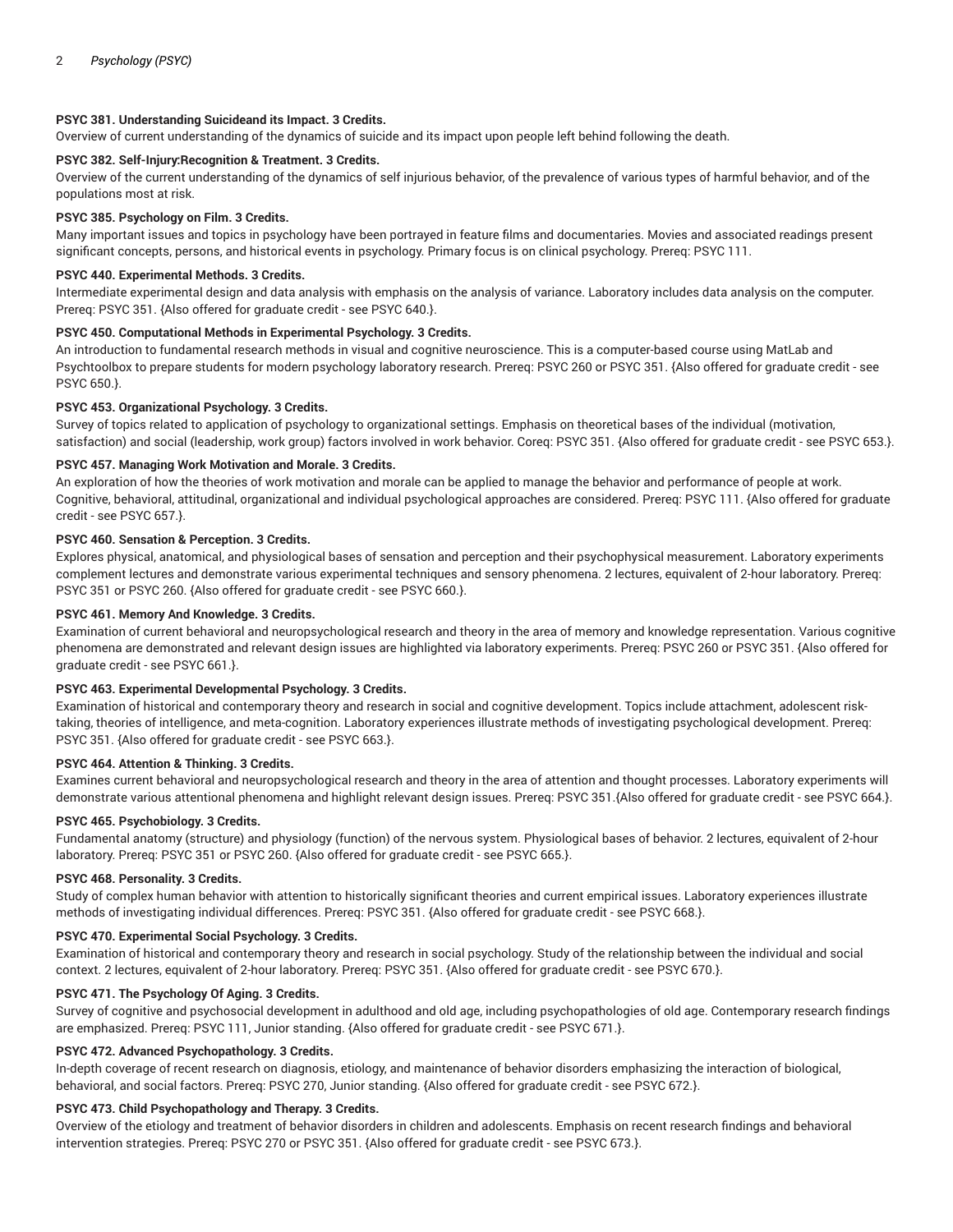## **PSYC 480. History & Systems. 3 Credits.**

Historical development of scientific psychology. Emphasis on the development of various systems of psychology in America. Capstone experience. Prereq: PSYC 351 or Senior standing. {Also offered for graduate credit - see PSYC 680.}.

# **PSYC 481. Health Psychology. 3 Credits.**

Application of behavioral procedures to the prevention, treatment, and rehabilitation of medical disorders. Emphasis on contemporary research findings. Prereq: PSYC 350 or PSYC 260. {Also offered for graduate credit - see PSYC 681.}.

## **PSYC 486. Neuropsychology. 3 Credits.**

Introduction to human neuropsychology with emphasis on the neural basis of motor, perceptual, cognitive, emotive, and language behavior. Topics include normal and pathological conditions from clinical and experimental perspectives. Prereq: PSYC 260 or PSYC 351. {Also offered for graduate credit - see PSYC 686.}.

## **PSYC 489. Honors Thesis. 1-6 Credits.**

Capstone experience option.

# **PSYC 640. Experimental Methods. 3 Credits.**

Intermediate experimental design and data analysis with emphasis on the analysis of variance. Laboratory includes data analysis on the computer. {Also offered for undergraduate credit - see PSYC 440.}.

## **PSYC 650. Computational Methods in Experimental Psychology. 3 Credits.**

An introduction to fundamental research methods in visual and cognitive neuroscience. This is a computer-based course using MatLab and Psychtoolbox to prepare students for modern psychology laboratory research. {Also offered for undergraduate credit - see PSYC 450.}.

## **PSYC 653. Organizational Psychology. 3 Credits.**

Survey of topics related to application of psychology to organizational settings. Emphasis on theoretical bases of the individual (motivation, satisfaction) and social (leadership, work group) factors involved in work behavior. {Also offered for undergraduate credit - see PSYC 453.}.

# **PSYC 657. Managing Work Motivation and Morale. 3 Credits.**

An exploration of how the theories of work motivation and morale can be applied to manage the behavior and performance of people at work. Cognitive, behavioral, attitudinal, organizational and individual psychological approaches are considered. {Also offered for undergraduate credit - see PSYC 457.}.

## **PSYC 660. Sensation & Perception. 3 Credits.**

Explores physical, anatomical, and physiological bases of sensation and perception and their psychophysical measurement. Laboratory experiments complement lectures and demonstrate various experimental techniques and sensory phenomena. 2 lectures, equivalent of 2-hour laboratory. {Also offered for undergraduate credit - see PSYC 460.}.

## **PSYC 661. Memory and Knowledge. 3 Credits.**

Examination of current behavioral and neuropsychological research and theory in the area of memory and knowledge representation. Various cognitive phenomena are demonstrated and relevant design issues are highlighted via laboratory experiments. {Also offered for graduate credit - see PSYC 461.}.

#### **PSYC 663. Experimental Developmental Psychology. 3 Credits.**

Examination of historical and contemporary theory and research in social and cognitive development. Topics include attachment, adolescent risktaking, theories of intelligence, and meta-cognition. Laboratory experiences illustrate methods of investigating psychological development. {Also offered for undergraduate credit - see PSYC 463.}.

## **PSYC 664. Attention & Thinking. 3 Credits.**

Examines current behavioral and neuropsychological research and theory in the area of attention and thought processes. Laboratory experiments will demonstrate various attentional phenomena and highlight relevant design issues. {Also offered for undergraduate credit - see PSYC 464.}.

#### **PSYC 665. Psychobiology. 3 Credits.**

Fundamental anatomy (structure) and physiology (function) of the nervous system. Physiological bases of behavior. 2 lectures, equivalent of 2-hour laboratory. {Also offered for undergraduate credit - see PSYC 465.}.

#### **PSYC 668. Personality. 3 Credits.**

Study of complex human behavior with attention to historically significant theories and current empirical issues. Laboratory experiences illustrate methods of investigating individual differences. {Also offered for undergraduate credit - see PSYC 468.}.

## **PSYC 670. Experimental Social Psychology. 3 Credits.**

Examination of historical and contemporary theory and research in social psychology. Study of the relationship between the individual and social context. 2 lectures, equivalent of 2-hour laboratory. {Also offered for undergraduate credit - see PSYC 470.}.

# **PSYC 671. The Psychology Of Aging. 3 Credits.**

Survey of cognitive and psychosocial development in adulthood and old age, including psychopathologies of old age. Contemporary research findings are emphasized. {Also offered for undergraduate credit - see PSYC 471.}.

## **PSYC 672. Advanced Psychopathology. 3 Credits.**

In-depth coverage of recent research on diagnosis, etiology, and maintenance of behavior disorders emphasizing the interaction of biological, behavioral, and social factors. {Also offered for undergraduate credit - see PSYC 472.}.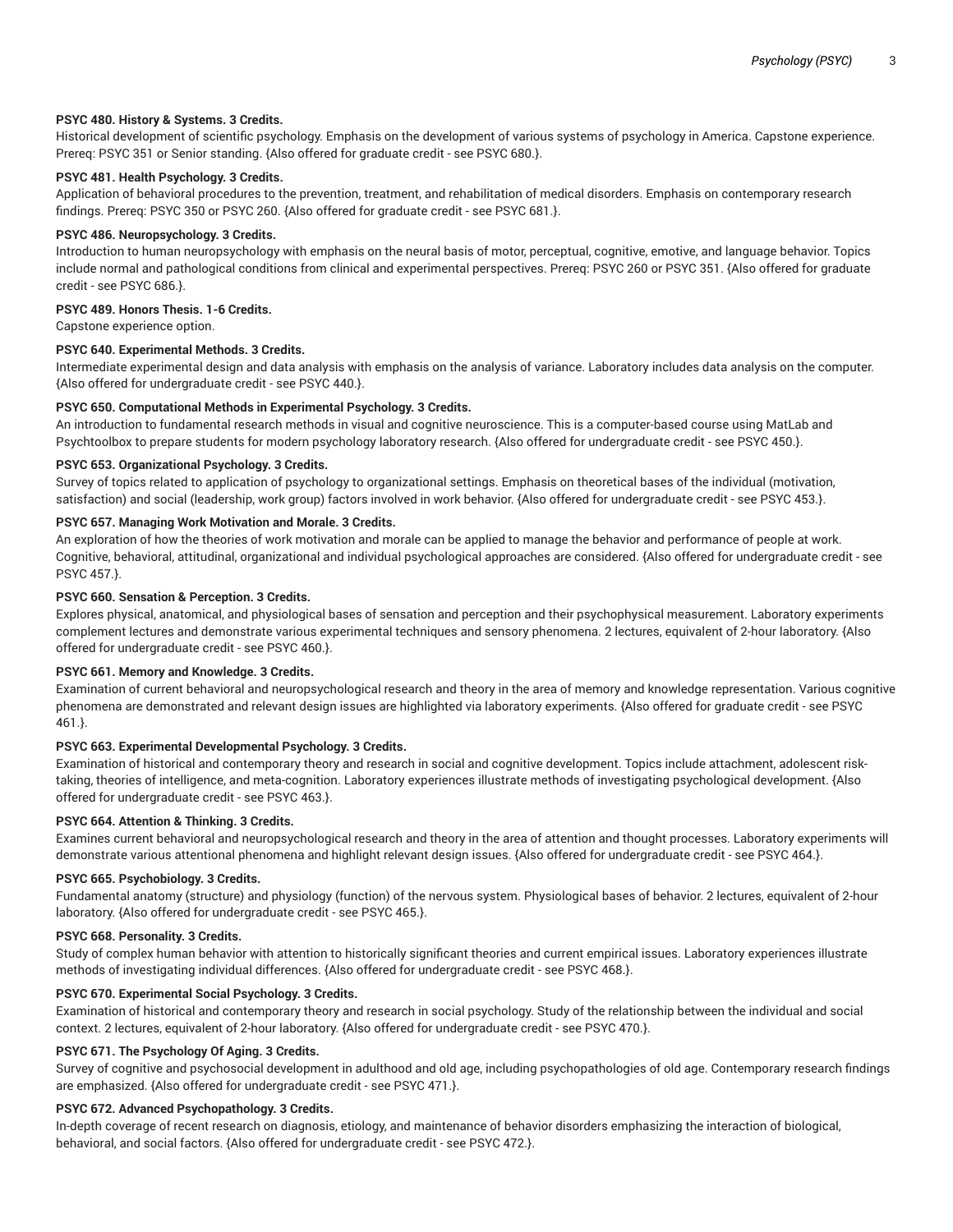## **PSYC 673. Child Psychopathology and Therapy. 3 Credits.**

Overview of the etiology and treatment of behavior disorders in children and adolescents. Emphasis on recent research findings and behavioral intervention strategies. {Also offered for undergraduate credit - see PSYC 473.}.

# **PSYC 680. History & Systems. 3 Credits.**

Historical development of scientific psychology. Emphasis on the development of various systems of psychology in America. Capstone experience. {Also offered for undergraduate credit - see PSYC 480.}.

## **PSYC 681. Health Psychology. 3 Credits.**

Application of behavioral procedures to the prevention, treatment, and rehabilitation of medical disorders. Emphasis on contemporary research findings. {Also offered for undergraduate credit - see PSYC 481.}.

## **PSYC 686. Neuropsychology. 3 Credits.**

Introduction to human neuropsychology with emphasis on the neural basis of motor, perceptual, cognitive, emotive, and language behavior. Topics include normal and pathological conditions from clinical and experimental perspectives. {Also offered for undergraduate credit - see PSYC 486.}.

## **PSYC 718. Visual Neuroscience. 3 Credits.**

A detailed survey of current ideas, methods, and perspectives in visual neuroscience.

## **PSYC 720. Advanced Topics in Cognitive Neuroscience. 3 Credits.**

Examines prominent theories, research approaches, and experimental findings in the field of cognitive neuroscience. Included topics are methodological issues and cognitive neuroscience approaches to research questions in a broad range of areas within cognitive psychology.

## **PSYC 727. Advanced Topics in Visual Perception. 3 Credits.**

Integrated overview of the field of vision research. Addresses recent developments in the study of the phenomenology, psychophysics, and neural substrates of human visual sensation and perception.

#### **PSYC 731. Fundamental Processes in Cognition. 3 Credits.**

Explores the underlying architecture of the human cognitive system; how it takes in, processes, stores, and retrieves information.

## **PSYC 732. Applied Cognitive Process. 3 Credits.**

Explores the ways cognitive principles operate in ecologically valid (real-world) situations.

#### **PSYC 733. Social Judgment. 3 Credits.**

Explores issues and topics related to judgment and decision-making in social contexts as well as the influence of social factors on judgment processes.

## **PSYC 735. Neural Networks. 3 Credits.**

See Computer Science for description.

## **PSYC 750. Introduction to Clinical Issues and Practices. 1 Credit.**

Instruction and practice in clinical interview techniques and discussion of clinical issues including ethics, laws, and crisis intervention.

## **PSYC 755. Empirically Supported Interventions I. 4 Credits.**

Introduction to assessment and intervention with a focus on principles of clinical psychological science, case conceptualization, and foundational therapeutic skills.

#### **PSYC 756. Empirically Supported Interventions II. 4 Credits.**

In depth review of contemporary psychological interventions and skill development for evidence based practice. Prereq: PSYC 755.

#### **PSYC 758. Diversity in Clinical Psychology. 3 Credits.**

This course emphasizes issues of cultural and individual diversity within the context of scientific research. In addition, the course will train students in culturally competent techniques for the assessment, diagnosis, and treatment of mental disorders in clinical practice.

## **PSYC 760. Research Methods in Visual and Cognitive Neuroscience. 3 Credits.**

This course provides both theoretical and practical training in methodological skills essential for the conduct of high-quality research in the field of visual and cognitive neuroscience. May be repeated for credit with a change in topic.

#### **PSYC 761. Applied Research Methods. 3 Credits.**

Experimental methodology and design skills useful in clinical research including N=1 designs, experimental, and quasi-experimental designs. Laboratory includes reports on recent research articles, presentations on specific content areas, and development of a detailed research proposal.

#### **PSYC 762. Advanced Research Methods and Analysis. 3 Credits.**

Advanced experimental design and data analysis. Emphasis on regression models as applied to psychological data and designs. Includes analysis on the computer. Lecture, laboratory. Prereq: PSYC 640.

## **PSYC 764. Advanced Topics in Attention. 3 Credits.**

Examines prominent theories of attention and empirical evidence in support of those theories. Included topics focus on the role of attention in thought, perception, and action.

#### **PSYC 770. Testing and Assessment. 3 Credits.**

Introduction to scale construction and test theory. Administration, interpretation, and reporting of intelligence and objective personality testing.